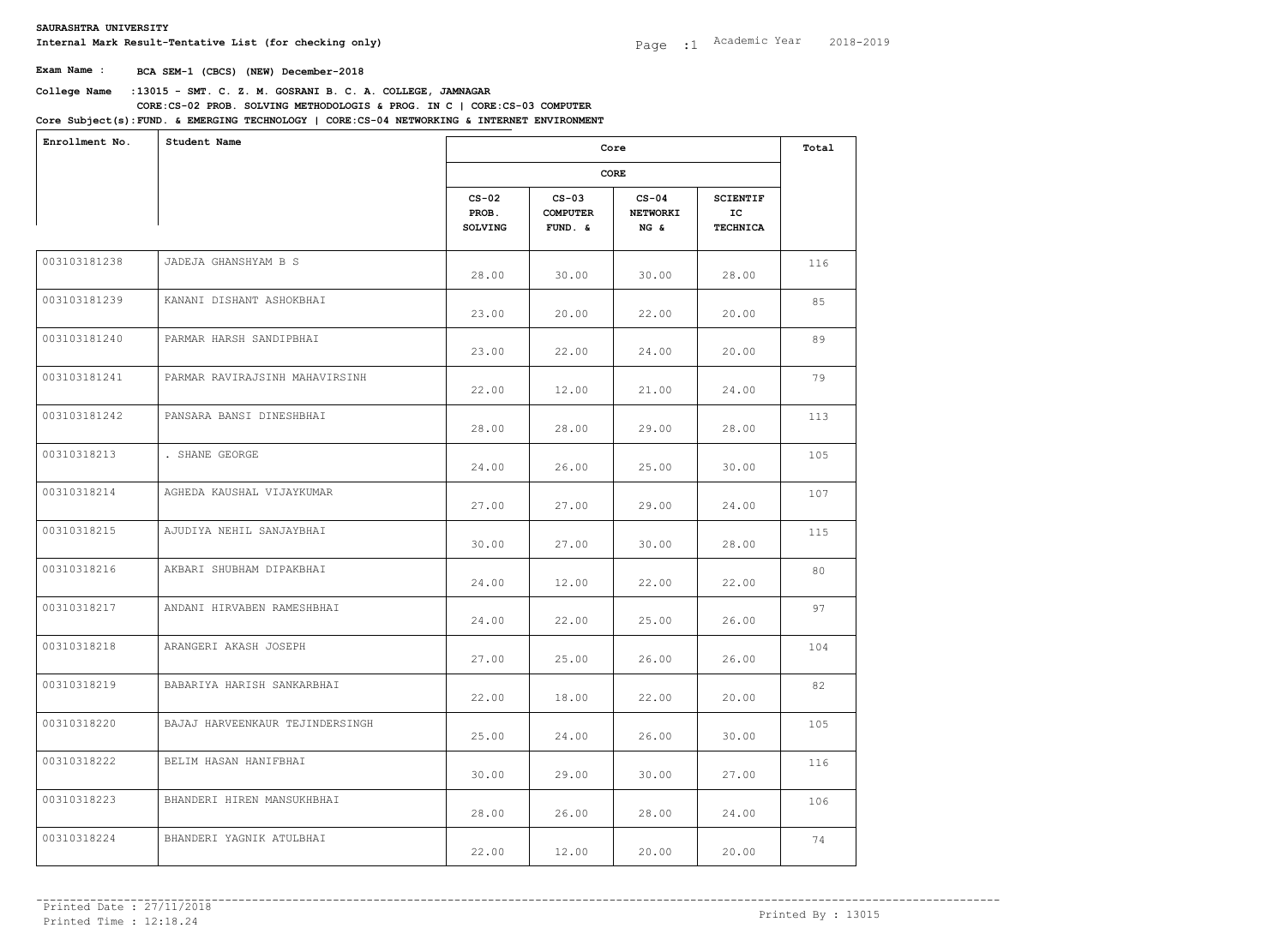| Enrollment No. | Student Name                  |                                    | Core<br>CORE                             |                                    |                                          |     |  |
|----------------|-------------------------------|------------------------------------|------------------------------------------|------------------------------------|------------------------------------------|-----|--|
|                |                               |                                    |                                          |                                    |                                          |     |  |
|                |                               | $CS-02$<br>PROB.<br><b>SOLVING</b> | $CS-03$<br><b>COMPUTER</b><br>$FUND. \&$ | $CS-04$<br><b>NETWORKI</b><br>NG & | <b>SCIENTIF</b><br>IC<br><b>TECHNICA</b> |     |  |
| 00310318225    | BHARADA HITARTH JEETENDRABHAI | 22.00                              | 20.00                                    | 21.00                              | 23.00                                    | 86  |  |
| 00310318226    | BHATT HEMAKSHI SHAILESBHAI    | 23.00                              | 21.00                                    | 20.00                              | 26.00                                    | 90  |  |
| 00310318227    | BHOGAYATA HARDIK DHIRAJLAL    | 20.00                              | 20.00                                    | 20.00                              | 20.00                                    | 80  |  |
| 00310318228    | BUKHARI NIZAMUDIN KASAMBHAI   | 30.00                              | 18.00                                    | 28.00                              | 24.00                                    | 100 |  |
| 00310318229    | CHUDASAMA CHARMI VIJAYBHAI    | 28.00                              | 28.00                                    | 28.00                              | 28.00                                    | 112 |  |
| 00310318230    | CHUDASAMA DIPEN BHUPATKUMAR   | 22.00                              | 12.00                                    | 21.00                              | 22.00                                    | 77  |  |
| 00310318231    | DHAVAD BHAVESHKUMAR ASHOKBHAI | 30.00                              | 25.00                                    | 25.00                              | 28.00                                    | 108 |  |
| 00310318232    | GANDHA DHARAM PANKAJBHAI      | 22.00                              | 14.00                                    | 22.00                              | 20.00                                    | 78  |  |
| 00310318233    | GANDHA SITANSHU NITIN         | 22.00                              | 14.00                                    | 21.00                              | 20.00                                    | 77  |  |
| 00310318234    | GEORGE SHIBIN BIJU            | 26.00                              | 27.00                                    | 27.00                              | 30.00                                    | 110 |  |
| 00310318235    | GORANIYA NEHA BHARATBHAI      | 24.00                              | 24.00                                    | 24.00                              | 26.00                                    | 98  |  |
| 00310318236    | GUDHKA PRIYANT VIJAY          | 30.00                              | 27.00                                    | 30.00                              | 25.00                                    | 112 |  |
| 00310318237    | JADEJA AJAYSINH YUVRAJSINH    | 22.00                              | 18.00                                    | 24.00                              | 24.00                                    | 88  |  |
| 00310318238    | JADEJA MAYURSINH MAHIPATSINH  | 20.00                              | 19.00                                    | 20.00                              | 20.00                                    | 79  |  |
| 00310318239    | JHA RAVIANAND OMPRAKASH       | 24.00                              | 25.00                                    | 26.00                              | 25.00                                    | 100 |  |
| 00310318240    | JOSHI MEERABEN JAYESHKUMAR    | 30.00                              | 29.00                                    | 30.00                              | 28.00                                    | 117 |  |
|                |                               |                                    |                                          |                                    |                                          |     |  |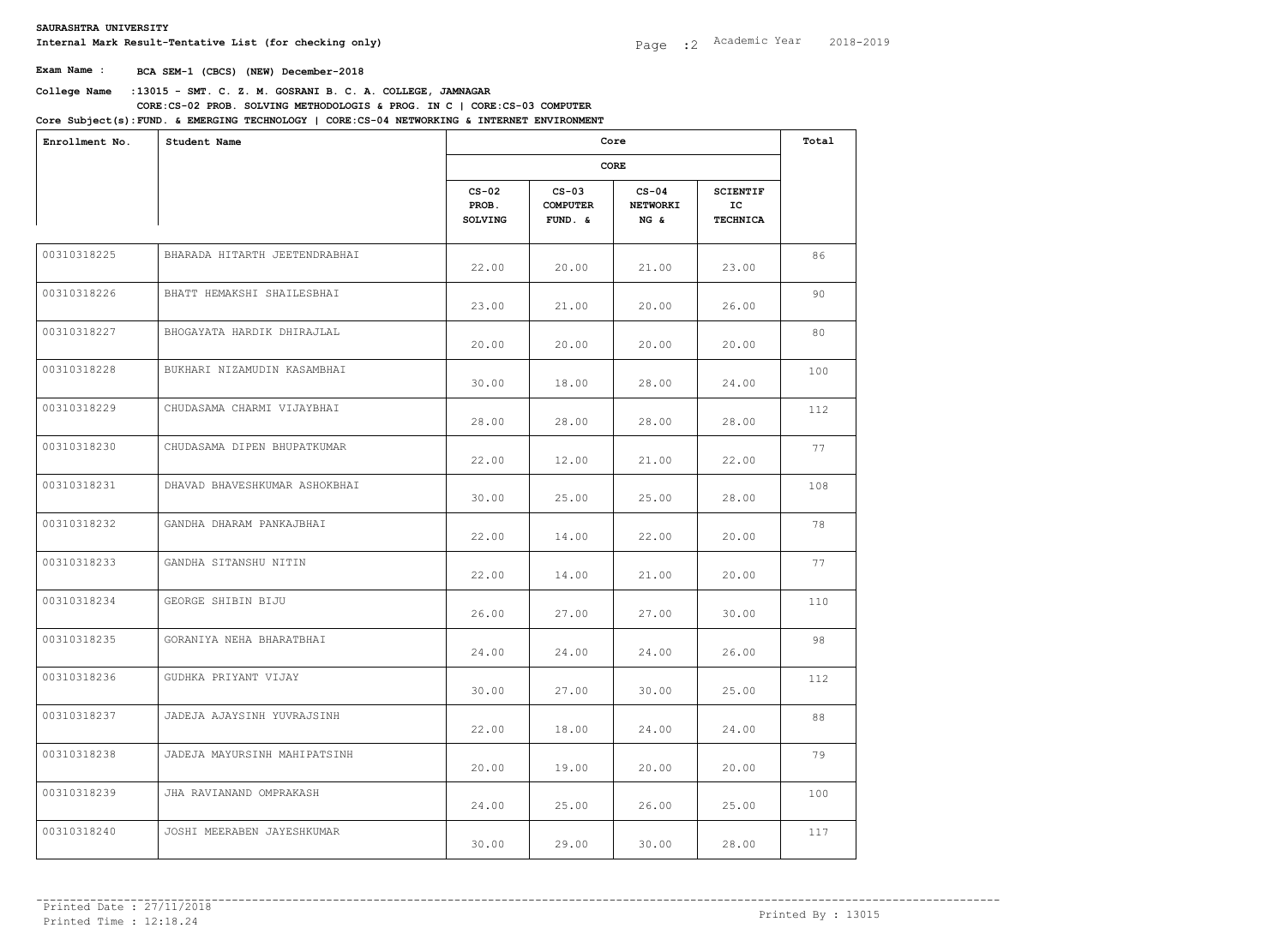| Enrollment No. | Student Name                  |                             | Core<br>CORE                             |                                    |                                          |     |  |
|----------------|-------------------------------|-----------------------------|------------------------------------------|------------------------------------|------------------------------------------|-----|--|
|                |                               |                             |                                          |                                    |                                          |     |  |
|                |                               | $CS-02$<br>PROB.<br>SOLVING | $CS-03$<br><b>COMPUTER</b><br>$FUND. \&$ | $CS-04$<br><b>NETWORKI</b><br>NG & | <b>SCIENTIF</b><br>IC<br><b>TECHNICA</b> |     |  |
| 00310318241    | KANJARIYA VASANTEE GOPALBHAI  | 30.00                       | 29.00                                    | 30.00                              | 27.00                                    | 116 |  |
| 00310318242    | KANOJIA MAYANK KANAHIYALAL    | 30.00                       | 29.00                                    | 30.00                              | 30.00                                    | 119 |  |
| 00310318243    | KARANIYA KHUSHBU VIRCHANDBHAI | 24.00                       | 22.00                                    | 30.00                              | 26.00                                    | 102 |  |
| 00310318244    | KARMUR POOJA KARSHAN          | 22.00                       | 21.00                                    | 20.00                              | 24.00                                    | 87  |  |
| 00310318245    | KAVAIYA JEET RAMESHBHAI       | 27.00                       | 28.00                                    | 28.00                              | 24.00                                    | 107 |  |
| 00310318246    | KHILANI MUKESH RAJENDRA       | 22.00                       | 20.00                                    | 21.00                              | 20.00                                    | 83  |  |
| 00310318247    | KUMAR SAGAR SANJAY KUMAR      | 30.00                       | 29.00                                    | 30.00                              | 30.00                                    | 119 |  |
| 00310318248    | LAKHIYAR JAYU PRAKASH         | 28.00                       | 27.00                                    | 28.00                              | 28.00                                    | 111 |  |
| 00310318249    | LALWANI NAYANKUMAR MURLIDHAR  | 24.00                       | 18.00                                    | 24.00                              | 24.00                                    | 90  |  |
| 00310318250    | LODAYA EKTA SUNIL             | 30.00                       | 18.00                                    | 30.00                              | 30.00                                    | 108 |  |
| 00310318251    | LUDARIYA PARAS PRAVINBHAI     | 30.00                       | 29.00                                    | 30.00                              | 27.00                                    | 116 |  |
| 00310318252    | MAKODA MOHIN GAFARBHAI        | 20.00                       | 12.00                                    | 20.00                              | 20.00                                    | 72  |  |
| 00310318253    | MALANI KHYATI PARESHBHAI      | 28.00                       | 27.00                                    | 28.00                              | 26.00                                    | 109 |  |
| 00310318254    | MANDIS SHANE PATRICK          | 22.00                       | 18.00                                    | 22.00                              | 20.00                                    | 82  |  |
| 00310318255    | MANEK JAY RAJESHBHAI          | 22.00                       | 20.00                                    | 20.00                              | 20.00                                    | 82  |  |
| 00310318257    | METHIYA JIGNESH NARENDRABHAI  | 20.00                       | 18.00                                    | 21.00                              | 22.00                                    | 81  |  |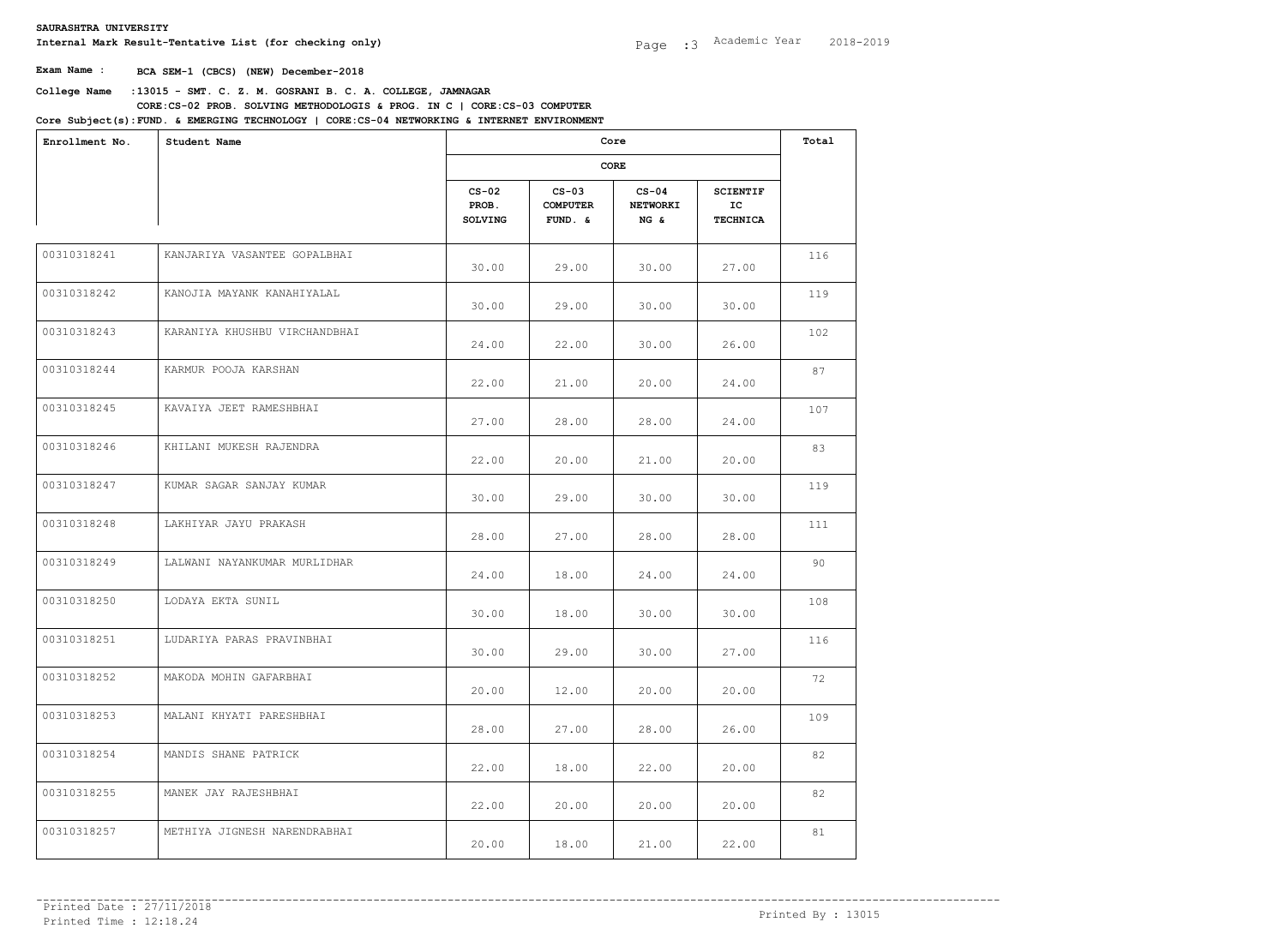| Enrollment No. | Student Name                 |                             | Core                                    |                                    |                                          |     |  |
|----------------|------------------------------|-----------------------------|-----------------------------------------|------------------------------------|------------------------------------------|-----|--|
|                |                              |                             |                                         |                                    |                                          |     |  |
|                |                              | $CS-02$<br>PROB.<br>SOLVING | $CS-03$<br><b>COMPUTER</b><br>$FUND.$ & | $CS-04$<br><b>NETWORKI</b><br>NG & | <b>SCIENTIF</b><br>IC<br><b>TECHNICA</b> |     |  |
| 00310318258    | MUNJAPARA KRUPALI KISHORBHAI | 30.00                       | 29.00                                   | 30.00                              | 30.00                                    | 119 |  |
| 00310318259    | NADIYAPARA RAJ CHETANBHAI    | 30.00                       | 27.00                                   | 30.00                              | 29.00                                    | 116 |  |
| 00310318260    | NAKAR NIKHIL SANJAYBHAI      | 30.00                       | 28.00                                   | 30.00                              | 28.00                                    | 116 |  |
| 00310318261    | NAKUM DHARA PRAVIN           | 26.00                       | 27.00                                   | 29.00                              | 26.00                                    | 108 |  |
| 00310318262    | NANDA MANAV MILAN            | 22.00                       | 23.00                                   | 20.00                              | 20.00                                    | 85  |  |
| 00310318263    | NASIT VIVEKKUMAR MAHESHBHAI  | 20.00                       | 21.00                                   | 20.00                              | 24.00                                    | 85  |  |
| 00310318264    | PAMBHAR PARTHIK KISHORBHAI   | 26.00                       | 22.00                                   | 27.00                              | 28.00                                    | 103 |  |
| 00310318265    | PARMAR BHARGAV VIJAYBHAI     | 22.00                       | 21.00                                   | 20.00                              | 27.00                                    | 90  |  |
| 00310318266    | PARMAR RAVI HARISHBHAI       | 26.00                       | 20.00                                   | 26.00                              | 24.00                                    | 96  |  |
| 00310318267    | PUROHIT SARANG DHIREN        | 26.00                       | 23.00                                   | 27.00                              | 28.00                                    | 104 |  |
| 00310318268    | RATHOD ANIL RAMESHBHAI       | 26.00                       | 20.00                                   | 24.00                              | 22.00                                    | 92  |  |
| 00310318269    | RATHOD DHAVAL GOVINDBHAI     | 30.00                       | 30.00                                   | 30.00                              | 30.00                                    | 120 |  |
| 00310318270    | RATHOD MADHURI NILESHBHAI    | 29.00                       | 28.00                                   | 29.00                              | 27.00                                    | 113 |  |
| 00310318271    | ROLA PUJAN RASIKBHAI         | 28.00                       | 23.00                                   | 29.00                              | 27.00                                    | 107 |  |
| 00310318272    | SHAH SIDDHARTH SHALIBHADRA   | 30.00                       | 30.00                                   | 30.00                              | 30.00                                    | 120 |  |
| 00310318273    | SIMARIYA JAY VIPUL           | 30.00                       | 27.00                                   | 30.00                              | 28.00                                    | 115 |  |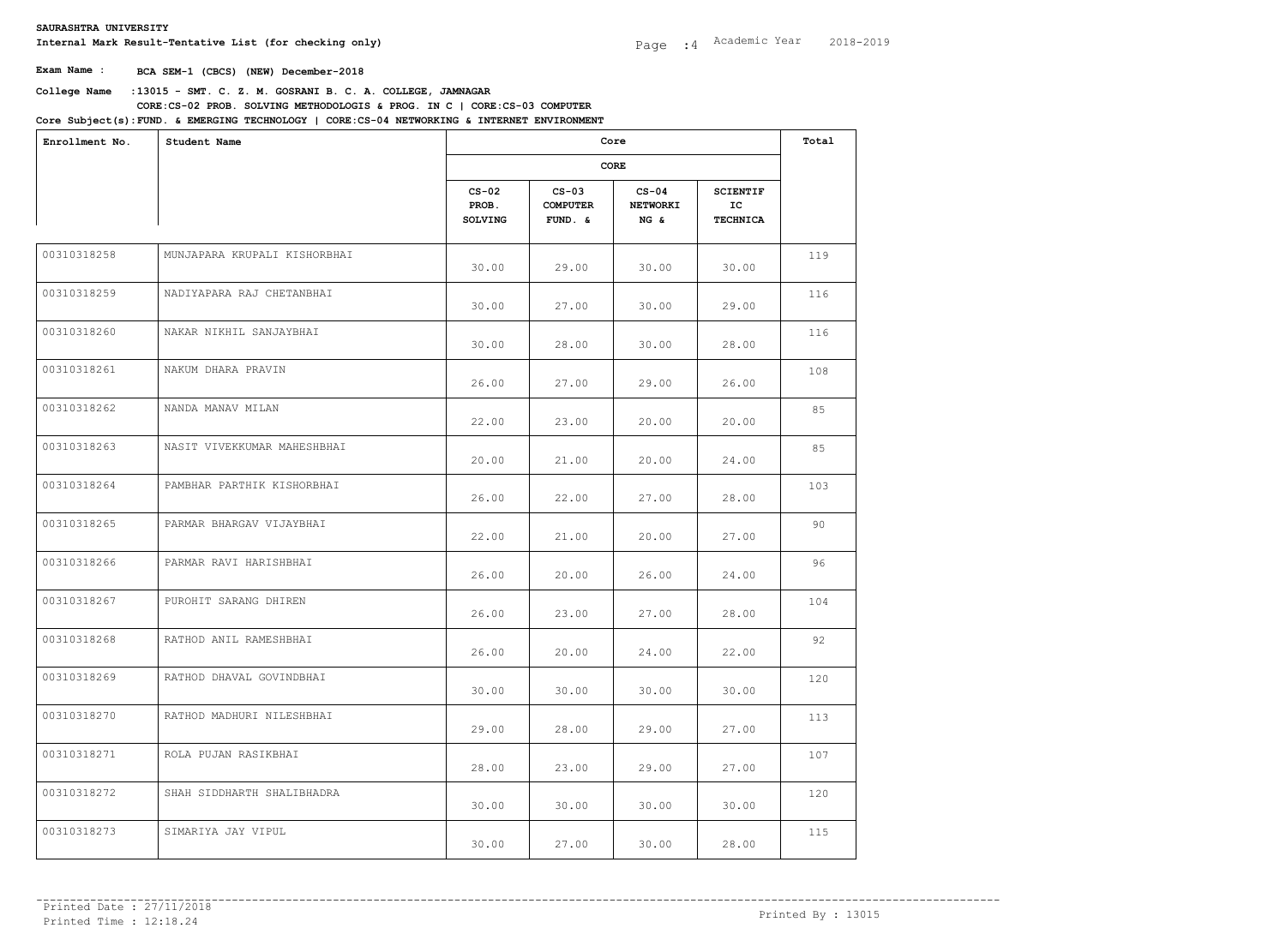| Enrollment No. | Student Name                        |                                    | Core<br>CORE                          |                                    |                                          |     |  |
|----------------|-------------------------------------|------------------------------------|---------------------------------------|------------------------------------|------------------------------------------|-----|--|
|                |                                     |                                    |                                       |                                    |                                          |     |  |
|                |                                     | $CS-02$<br>PROB.<br><b>SOLVING</b> | $CS-03$<br><b>COMPUTER</b><br>FUND. & | $CS-04$<br><b>NETWORKI</b><br>NG & | <b>SCIENTIF</b><br>IC<br><b>TECHNICA</b> |     |  |
| 00310318274    | SOMAIYA CHETAN MAHESHBHAI           | 22.00                              | 20.00                                 | 23.00                              | 24.00                                    | 89  |  |
| 00310318275    | SONAIYA CHIRAG PRAFULLBHAI          | 30.00                              | 26.00                                 | 30.00                              | 26.00                                    | 112 |  |
| 00310318276    | SONDAGAR SUMIT SURESHBHAI           | 30.00                              | 30.00                                 | 30.00                              | 29.00                                    | 119 |  |
| 00310318277    | SURANI VISHAL RAJESHBHAI            | 24.00                              | 20.00                                 | 25.00                              | 26.00                                    | 95  |  |
| 00310318278    | TAHILIANI HARSHADKUMAR<br>ISHWARLAL | 30.00                              | 27.00                                 | 30.00                              | 29.00                                    | 116 |  |
| 00310318279    | TAKHTANI HITESH HARESH              | 30.00                              | 30.00                                 | 30.00                              | 29.00                                    | 119 |  |
| 00310318280    | TARAVIYA RIYALKUMAR ASHOKBHAI       | 20.00                              | 20.00                                 | 20.00                              | 20.00                                    | 80  |  |
| 00310318281    | VADGAMA SONALI PRAVINBHAI           | 27.00                              | 18.00                                 | 28.00                              | 28.00                                    | 101 |  |
| 00310318282    | VADNAGRA PARTH AMRISHKUMAR          | 24.00                              | 24.00                                 | 27.00                              | 27.00                                    | 102 |  |
| 00310318283    | VAGHADIYA DHAVAL AJAYBHAI           | 30.00                              | 26.00                                 | 30.00                              | 28.00                                    | 114 |  |
| 00310318284    | VAGHELA JAYDEV MANOJBHAI            | 22.00                              | 16.00                                 | 20.00                              | 26.00                                    | 84  |  |
| 00310318285    | VARA JAY VIPUL                      | 28.00                              | 26.00                                 | 26.00                              | 25.00                                    | 105 |  |
| 00310318286    | VARA JIGNESH KISHOR                 | 25.00                              | 18.00                                 | 23.00                              | 25.00                                    | 91  |  |
| 00310318287    | VASOYA BHAUNIKKUMAR JAGDISHBHAI     | 30.00                              | 28.00                                 | 30.00                              | 29.00                                    | 117 |  |
| 00310318288    | VASOYA DIPEN DINESHBHAI             | 30.00                              | 29.00                                 | 30.00                              | 30.00                                    | 119 |  |
| 00310318289    | VASOYA RIDDHI PRAVINBHAI            | 30.00                              | 28.00                                 | 30.00                              | 29.00                                    | 117 |  |
|                |                                     |                                    |                                       |                                    |                                          |     |  |